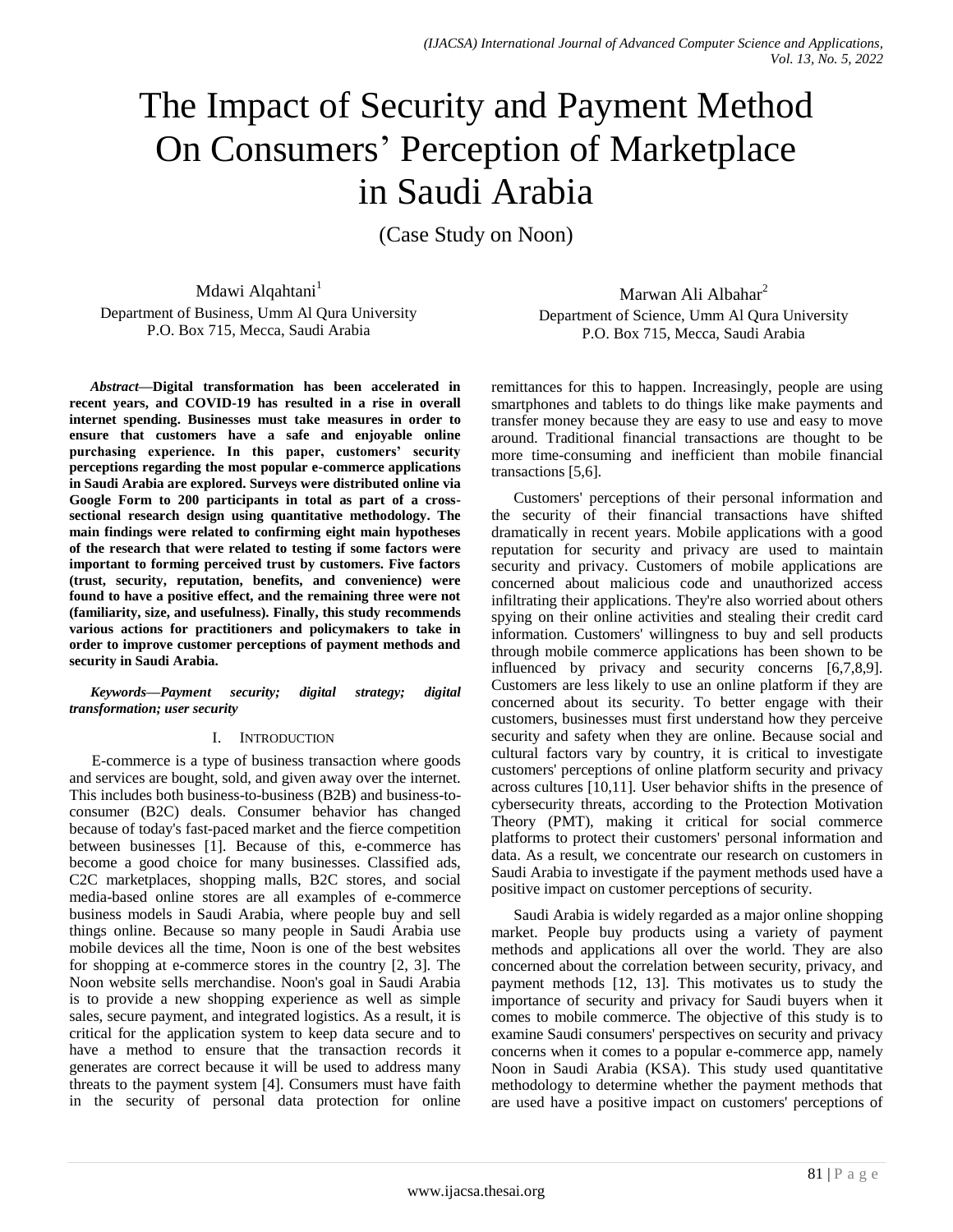security. We used the most popular e-commerce website in Saudi Arabia, which is Noon. Multiple factors are made up of several sub-factors that helped us analyze the user experience of this e-commerce website. As a result, the main contribution of this research is to better understand customer perceptions of the payment methods and security in Saudi Arabia to improve customer perceptions that can be applied to other countries.

The rest of this paper is organized as follows. Section II presents recent related works on the impact of security and payment methods on consumers' perceptions. We present the problem formulation in Section III. Section IV introduces our proposed methodology in detail. Section V discusses the study setting and participants. Section VI presents the results and findings and some limitations. Finally, we conclude the paper and discuss some directions for future work in Section VII.

# II. LITERATURE REVIEW

Numerous studies have shown that security and privacy are critical in mobile commerce applications. Customers are thus more likely to use mobile commerce applications that provide enhanced security and privacy. According to a study conducted in Indonesia by Hidayat et al. [14], trust is a critical factor for Indonesian customers when shopping online. Saprikis and Avlogiaris [15] conducted an empirical study to ascertain the factors that influence consumers' social media shopping behavior. The findings indicate that convenience, reward, and security all play a significant role in consumers' direct purchases via social applications (ICT facilitators of the UTAUT model). Customer satisfaction, according to Taherdoost and Madanian [16], is a critical factor in customer loyalty, which is why they validated an e-service satisfaction model in an e-commerce context. Customer satisfaction is determined to be most strongly influenced by trust, security, performance, and usability. According to Harris et al. [17], a variety of factors contribute to people installing and using mobile applications that violate their privacy and security. In their study, they discovered a correlation between customer trust and perceived security, indicating that customers who perceive more security have both increased trust and a lower perceived risk. According to Ghayoumi [18], m-commerce is also affected by six security factors. Integrity, non-repudiation, authentication, confidentiality, privacy, and availability are some of these factors. According to the study's researchers, security in m-commerce applications is contingent upon these factors. Mahmoud and colleagues [19] attempted to demonstrate the growing popularity of mobile commerce by highlighting the security risks associated with the use of modern devices and high-speed internet. While the study's primary objective was to make recommendations on how to address potential privacy and security concerns raised by the growing use of mobile commerce, it also examined user perceptions of trust in mobile commerce on three major websites: Amazon.com, AliBaba.com, and eBay. The study takes a deductive approach and employs only one method of research. Additionally, the data was analyzed using a 100 respondent random sample. Although an e-commerce environment is more private than a mobile commerce environment, the author asserts that trust in mobile commerce systems remains low due to the privacy and security paradigm. Additionally, this study demonstrates that there is considerable

room for improvement in terms of privacy and integrity, authentication, and security. According to Kumar and colleagues' research [20], while m-commerce applications are gaining popularity in India, users remain wary of them for a variety of reasons. Security and payment issues with these mobile commerce applications have been cited as significant factors. Consumers believe that mobile commerce applications are constantly vulnerable to hacking and phishing attacks and that they cannot trust any of them with their credit cards or even personal information. They are wary of using these apps because they lack trust in third-party websites to process their payments. Venkatesh et al. [21] also investigated customers' privacy concerns when making online purchases. It was discovered that among the recommendations included in the study were retailers' and other customers' preferences for products that were related to one another. According to a survey, online purchases are moderately influenced by recommendations and product-relatedness. Closely associated products with privacy enablers did not affect online purchase intentions. As Gurung et al. [22] discovered when they investigated online shoppers' security and privacy concerns. These concerns, they believe, influence customers' perceptions of risk. The relationship between privacy and security was also examined using organized conduct. The study's findings indicate that privacy and security concerns may influence risk assessment and awareness. Privacy and security concerns rank second, with trust ranking first. Additionally, individuals' mental states are affected by their perceptions of risk and trust. Ali et al. [23] also examined privacy to determine whether it could be used to deduce users' attitudes toward mobile app security. Vărzaru et al. [24] used a reworked version of the technology acceptance model to deduce the factors influencing post-COVID behavioral intention and consumer satisfaction. According to the researchers, consumer intention was positively influenced by perceived usefulness and ease of use. D'Adamo and colleagues [7] discovered that in the postpandemic era, European consumers are concerned about online security. According to the findings of this study, consumers in Europe have varying levels of concern about e-commerce security. According to Hussien et al. [25], customers and electronic marketplaces can benefit from agent software that provides client-side security to improve marketplace performance. For example, Chen et al. [26] proposed a forensic model that may aid in detecting abnormal system behavior. Numerous studies on e-commerce in Saudi Arabia have been conducted. Between 2013 and 2016, a long-term study by Miao & Tran [27] discovered a significant difference between SMEs' initial adoption of e-commerce and their intention to institutionalize it. Nachar [28] asserts that an e-commerce platform's ease of use and usefulness are statistically significant predictors of customers' willingness to shop online. According to Al-Empirical in Ayed's study [29], customer care, product selection, convenience, personality, and website customization all contribute to e-commerce customer loyalty. Saeed [30] conducted an empirical study of Saudi Arabian expats' adoption of e-commerce and discovered to enhance user interface usability, it is necessary to take cultural differences into account during the technical design stage. Alotaibi [31] found no significant differences in m-commerce customer loyalty by gender, age, or prior experience.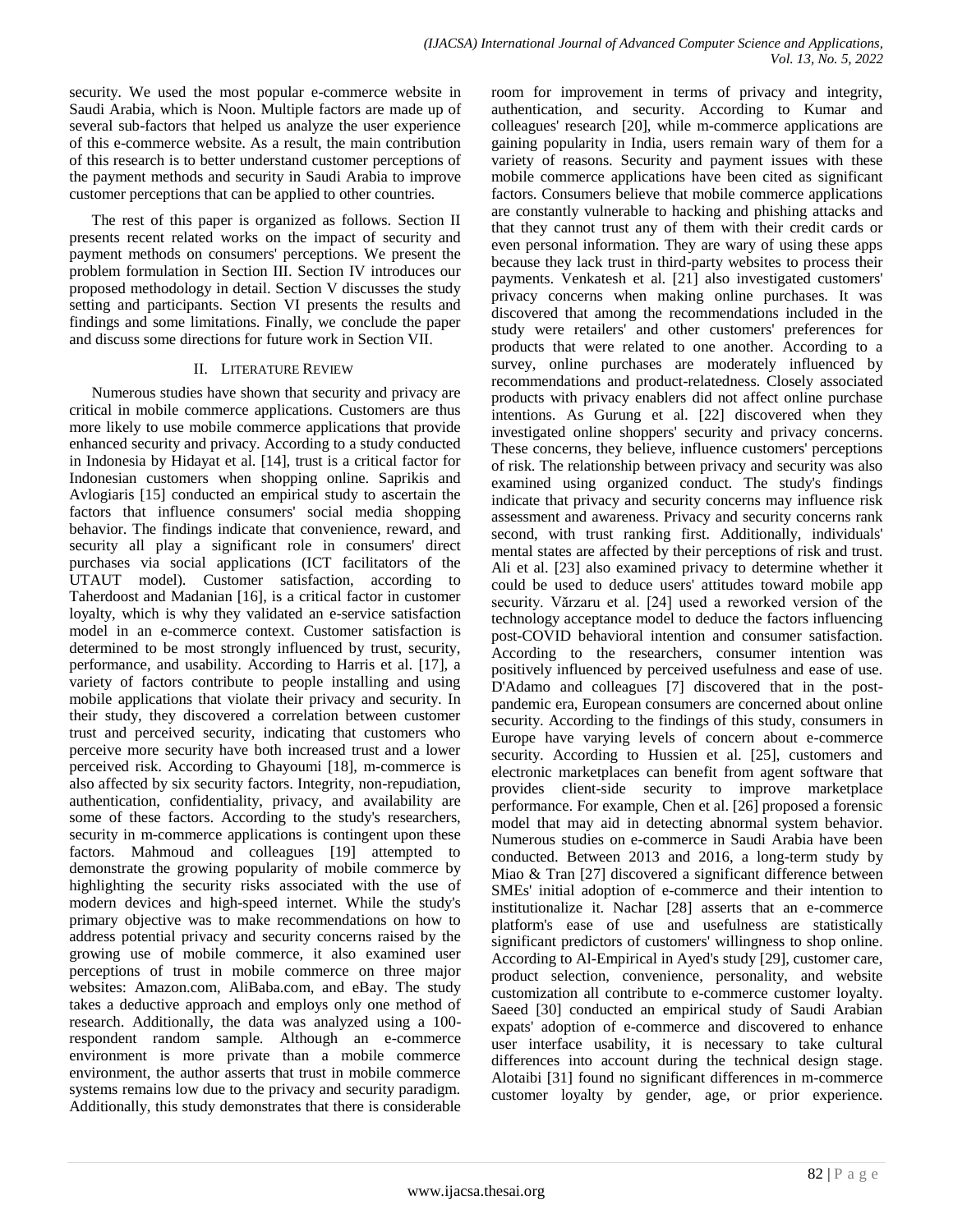According to Razi et al. [32], participation in social commerce by students has a beneficial effect on purchase intentions and behavior.

According to a review of the literature, geographical and cultural factors influence users' attitudes toward online shopping. However, no comprehensive study of online customers has been conducted in Saudi Arabia. Due to the importance of user motivation and perception in technological adoption, there is a knowledge gap regarding how Saudi consumers perceive the security aspects of e-commerce applications.

# III. PROBLEM FORMULATION

Certain studies focus exclusively on the relationship between factors influencing marketplace trust, and only infrequently do they examine the relationship between factors influencing payment system trust in developing countries. In the end, a study by Kim et al. [33] looks at whether trust is affected by factors like reputation, privacy, size, security, benefits, and convenience. It also looks at how this trust affects purchases made with EPS, credit cards, or cash on delivery (COD). It is regarded as user-friendly and useful. Security, usability, trustworthiness, interoperability, common issues, and extra services all affect how well electronic payment systems work. These six factors all affect how well electronic payment systems work. Mutual trust between merchants and customers is required when conducting online shopping, based on the six factors listed above. In [34], the author asserts that the value of security and trust cannot be overstated. Privacy refers to the right to keep one's personal information private. Additionally, privacy is defined as the capacity to manage personal information that is required and used by third parties [35]. If you want to buy something on the internet, you must be willing to give out your personal information before you do so [35]. When it comes to interpersonal relationships, humans prefer to maintain their privacy.

In e-commerce, privacy refers to how willing people are to give out personal information over the internet before they buy something [35]. The term "internet privacy" includes a lot of different things, like data, choices, and sharing with ecommerce service providers. As Belanger stated [36], consumers also want to know that the information they give is safe and lawful. The right to privacy of individuals is extremely well protected. When customers shop online, they provide sellers with extremely detailed information. Consumers who place a high value on privacy often give internet service providers inaccurate or incomplete information. It is possible to take advantage of the privacy settings on a website. In other words, the more confident a user is in a website's ability to protect their information, the greater their trust on the website.

# *A. Hypothesis*

Trust is significantly influenced by people's perceptions of their reputation, privacy, size, security, benefits, website usability, and convenience.

 According to [33], a payment system's perceived user friendliness and usefulness is critical. Security, usability, trustworthiness, interoperability, common issues, and additional services are all factors that have an impact on the performance of electronic payment systems. It's important to think about safety first. As shown by the preceding six factors, online shoppers and merchants need to put in a lot of work to build trust in one another.

*1) Perceived privacy has a positive effect on trust:* According to the authors in [8], privacy is a method of protecting one's identity. The ability to retain one's personal information is defined as "privacy" in this definition. Also included in the definition of privacy is an individual's ability to control the extent to which their personal information is required and used by third parties [35]. Privacy online can be defined as consumers' willingness to share personal information before making a purchase [35]. Humans, like other people, have a standard for how much privacy they want. In e-commerce, privacy is defined as consumers' willingness to provide information via the internet before making a purchase [35]. Concerns about privacy on the internet include "spam," "data," "choices," and e-commerce service providers sharing information. Customers also want assurances that the information they provide will be restricted and regulated by the person concerned [36]. Everyone has a right to have their personal information kept private. Customers in the e-commerce industry are extremely picky about the information they divulge to merchants. Internet service providers are more likely to receive incomplete information from consumers who care about their privacy. When you give your personal information to a website, you run the risk of it being misused. The more trust is placed in an address's ability to protect personal information, the more confident that person is in that address's ability to protect that information.

*2) In general, security increases when people feel safe:* Security is a significant control issue for businesses that conduct e-commerce. When consumers are involved in electronic transmission, data relating to e-commerce, such as buyer and seller data, must be kept confidential. Additionally, the transmitted data must be safeguarded against modification or alteration by anyone other than the sender [36]. According to [37], security can be defined broadly as the absence of danger. This understanding is comprehensive and encompasses an individual's sense of protection against both intentional and unintentional crimes, such as natural disasters. A security threat is defined as a situation, condition, or event that poses a risk of causing damage to data or networks, which can take the form of data destruction, leakage, alteration, or misuse. Consumer security concerns can be addressed in ecommerce using protection technology. When these technologies are used, they are classified as security features. According to [9], security can be classified into four categories based on security holes: physical security (physical security), personnel security (personnel security), data security (data security), and media and communication techniques (communications). Security in operations refers to the policies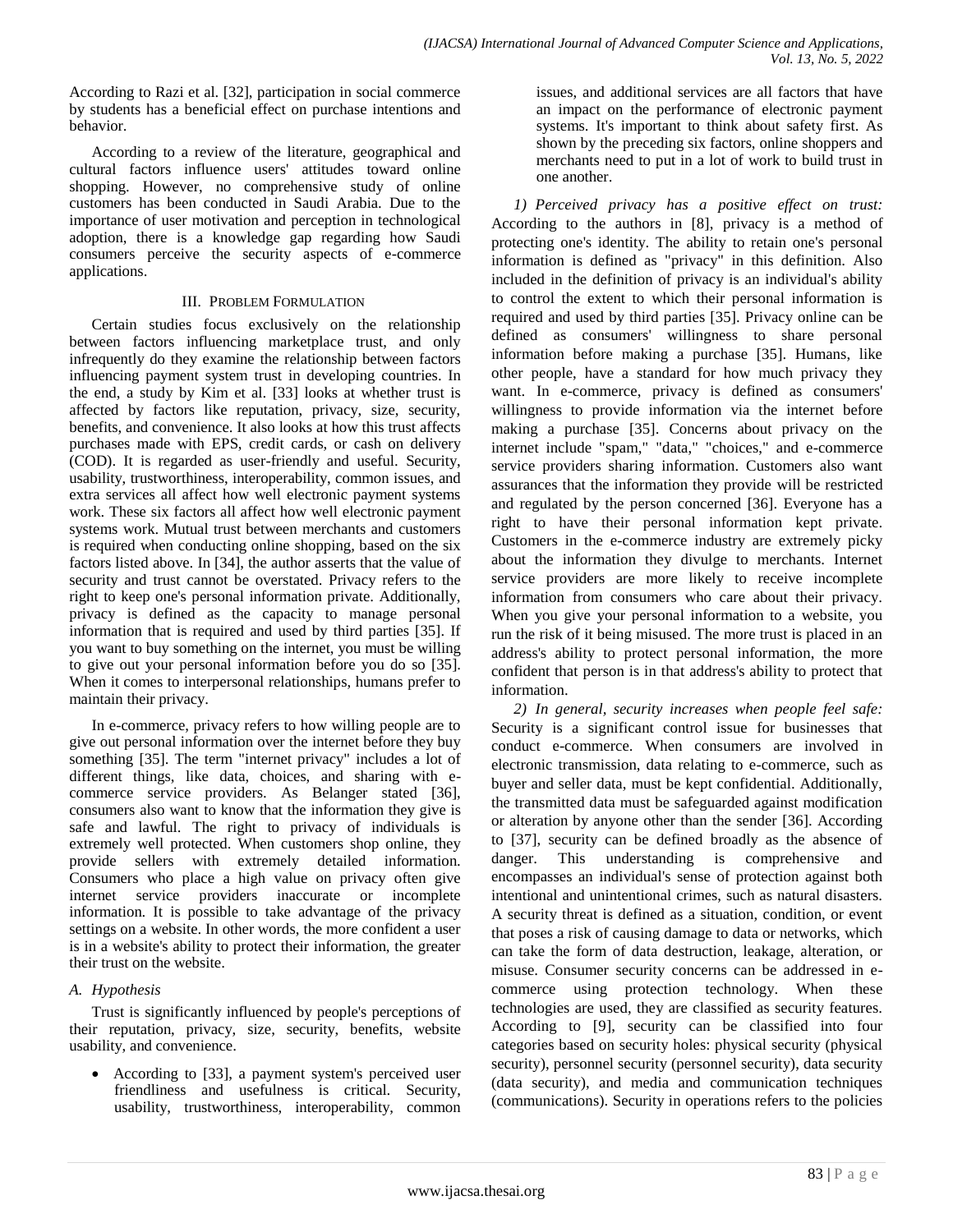and procedures that govern the establishment and management of security systems, as well as post-attack recovery procedures. The management of the online payment system's security can be viewed through the lens of risk management. Authors in [37] recommended employing the "Risk Management Model" when confronted with threats (managing threats). Risk consists of three components: assets, vulnerabilities, and threats. E-commerce network security that incorporates features such as guarantees, contracts, or other procedures ensures the existence and proper operation of payment security. Someone who has a high perception of structural assurance will fervently believe that internet technology (e.x. data encryption) protects in such a way that online transactions are safe. Consumers are protected from financial and personal loss through encryption, legal protection, and technological safeguards. In addition, the authors in [37] stated that security guarantees could be integrated into e-commerce sites through collaboration with third parties with a strong reputation in network security and who provide internet security assurance standards via web assurance seals. Consumers who feel secure in the online environment are more likely to trust websites that offer electronic commerce services than those who believe the internet is unsafe because they do not believe e-commerce sites offer adequate protection.

*3) Perceived benefits are considered when trust is enhanced:* According to [36,37], usefulness is the likelihood that a specific application will be used by potential users to make their work tasks easier. Results will be obtained more quickly and satisfactorily as a result of the product's simplified performance when used in conjunction with the new technology. Internet banking services can boost productivity by increasing people's perceptions of the benefits these services provide. Increased productivity, improved performance, and improved process efficiency can all be used to determine what people think about the benefits of technology.

*4) Consumer trust in a website is increased as a result of familiarity with it:* MAQABLEH et al. [39] study and observe consumer behavior and perceptions of security and trust in epayment systems based on the proximity of the customer to the website. In addition, the authors in [39] identified a slew of determining factors. There was also a tendency to trust, as well as internet experience, personal innovation, and habit. Third-party involvement, payment system intention, enjoyment, risk aversion, and trustworthiness can all be found by looking at the variables that connect them. According to investigation made in [33], after a customer's first visit to a company's website, the level of consumer confidence in that company's website was measured. According to the findings of the investigation, consumers' perceptions of the company's reputation and willingness to improve products and services have a direct impact on consumer confidence. In addition to the other factors, it is thought that controls for usability, ease of use, and security have a big impact on trust.

*5) Perceived convenience has a positive effect on trust:* According to [37,38], ease of use can be defined as the extent to which a person believes that using technology will be free of effort on his or her part. As implied by the definition, ease perception is a belief about the decision-making process that is experienced by the individual. Using an information system is more likely to occur if a consumer believes it is simple to use and understand. As identified by [36-37-38], the dimensions of perceived ease are as follows: ease of learning (easy to learn), ease of use (easy to use), clear and understandable (straightforward and easy to understand), and the ability to become skillful (becoming skilled).

*6) Perceived trust has a positive impact on purchase intention when EPS is employed:* Consumers' online behavior is heavily influenced by their level of trust in the companies they do business with, which is why trust is such an important consideration in electronic commerce. One's social standing rises as a result, and one can spend money in the market. According to [8-34-35-36], trust is based on the trustworthiness of the parties involved in the transaction, specifically electronic payments and cross-border trade. Trust in other parties and the use of regulatory control mechanisms were found to be the most important factors in determining the level of trust in transactions. Both variables have objective and subjective components. A lack of trust is a direct indicator of attitude and behavior because of the dynamic nature of cyberspace's high uncertainty and constant change. Trust can also be defined as a person's belief in the ability of others to be trusted, which is based on perceived integrity, benevolence, and competence. The most basic definition of trust is the belief that others will not take advantage of you and that the vendor will deliver on what they have promised. Online shopping relies heavily on trust, which is a significant factor in e-commerce. For e-commerce to work properly, trust and security are two of the most critical constructs, customers tend to have a higher level of trust in e-commerce websites with higher quality content. In a developing country, establishing trust in a new environment is a challenging task that is essential to influencing consumer attitudes [4,5,30,31,33].

*7) Perceived trust influences cash on delivery (or/and) credit card purchases:* Tsiakis and Sthephanides [40] argued that trust and security are two of the most important factors to consider when developing an electronic payment system. According to Kim et al. [33], user convenience and usefulness are important factors to consider when choosing a payment system for their needs. In fact, the ability to feel safe and confident in a company's products and services is critical to attracting and retaining customers.

# IV. PROPOSED METHOD

This study's quantitative design collects data from a pool of participants one at a time. Customers of the Saudi Arabian online shopping platform Noon were chosen as the population and sample for this study based on the researchers' judgment of what they should buy. Hair et al. [41] stated that the number of samples in PLS-SEM research must be five times the number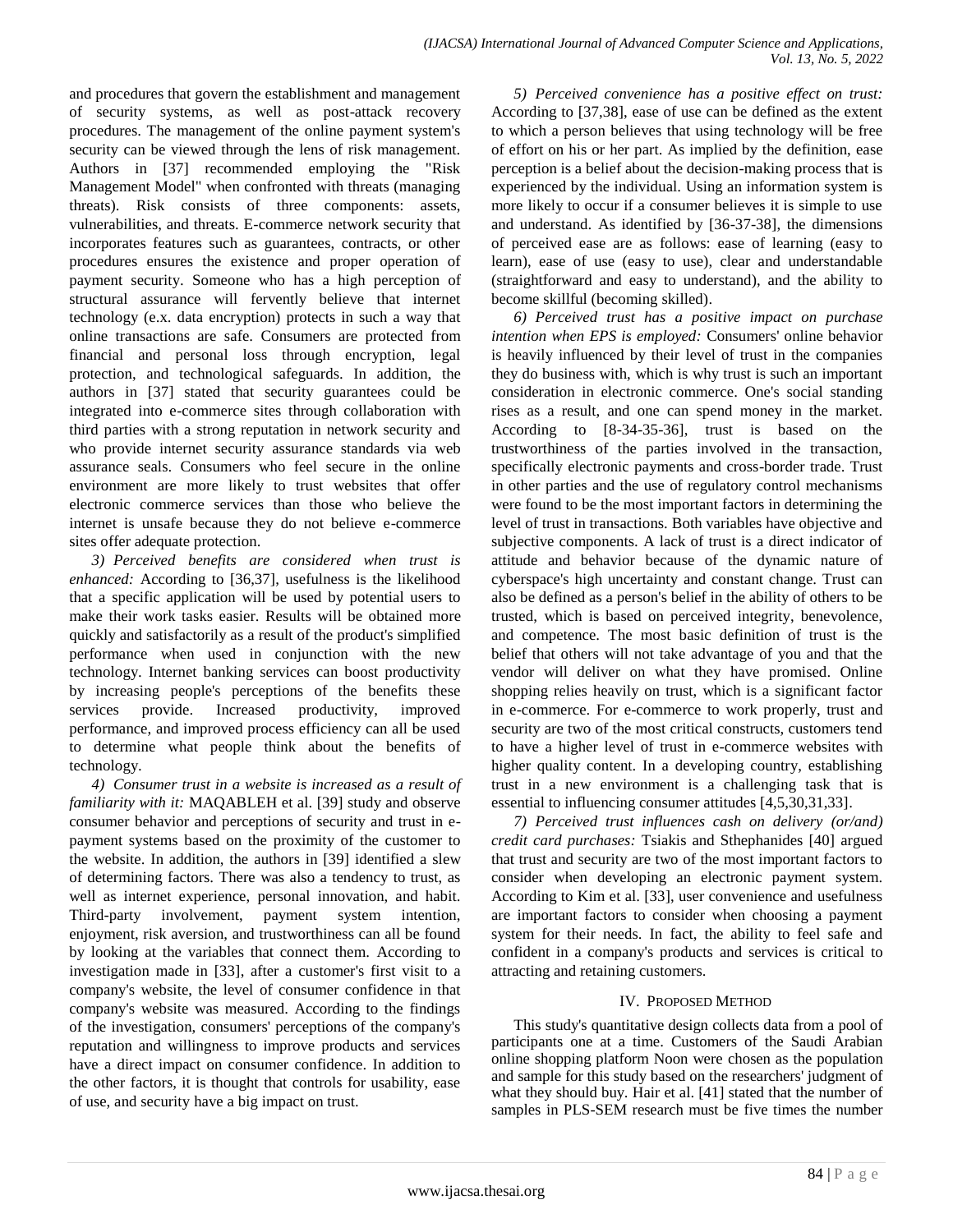of questions in the questionnaire. As a result, this study's questionnaires contain 5 x 40 questions, yielding a total of 200 respondents. The research questionnaire had closed questions with one of five measurement scales for each variable (Likert). This is done using Google Form and explains what will be done to respondents via social media such as WhatsApp, Instagram, and other social media.

The components of this study were adapted from Maqableh et al. [39] findings on trust behavior and online shopping payment methods for shoppers in Saudi Arabia. The Likert scale was used to measure all constructs in this study, with 1 representing "strongly disagree" and 5 representing "strongly agree." Table I summarizes the results of the fittest for the overall PLS-SEM model. With the Good of Model Fit (GOM) metric, the structural model testing phase can be done as follows:

TABLE I. MODEL FIT GOODNESS

| <b>Goodness</b><br><b>Model of Fi</b> | <b>Original Value</b><br>(Saturated Model) | <b>Estimated</b><br>Model | <b>Note</b> |
|---------------------------------------|--------------------------------------------|---------------------------|-------------|
| d ULS                                 | 4.23                                       | 9.378                     | Model Fit   |
| <b>SRMR</b>                           | 0.05                                       | 0.088                     | Model Fit   |
| d G                                   | .63                                        | 1.80                      | Model Fit   |

The Standardized Root Mean Square Residual (SRMR) graph illustrates the amount of error associated with predicting the independent variable's effect on the dependent variable in question. According to the definitions of d\_ULS and d \_G, a representative research model must have a value greater than 0.05 (if the 95 percent confidence interval is used) or greater than 0.01 for the study's smaller initial estimate (if using a 99

percent confidence interval). In other words, the research model's residual distribution is quite small. Validity is established when the square root of the average variance (AVE) value has a loading factor greater than 0.5, and reliability is established when the composite reliability value is greater than 0.7 or when Conbach's Alpha has a loading factor of 0.6.

## V. STUDY SETTING AND PARTICIPANTS

Data points from the distribution of questionnaires were collected using Google's non-probability form method, and these data points can be used to generate additional research data. The following are the characteristics of the 200 participants in the survey (see Table II). Noon customers are predominantly female, with 80% of respondents to this study's questionnaire distribution reporting a shopping frequency of more than 19 times per month, according to the results of the study. Customers who are the most active on Noon fall into this category. Using a correlation coefficient, it was discovered that the effects of total reputation perception, privacy perception, scale perception, safeguard perception, perceived usefulness, user-friendly perception, and trust perception were all increased by 74.1%. In EPS, the variable assessing trust perception accounted for 42.4% of the total. Fixed trust perception of factual purchases made with credit cards accounted for 15% of the total, while variable trust perception of factual purchases made with cash-on-delivery accounted for another 24% of the total (see Table III). Finally, after figuring out the coefficients of determination for each parameter, we conduct the experiment to determine the validity of the hypothesis (Fig. 1).

| DEMOGRAPHIC INFORMATION OF RESEARCH RESPONDENTS<br>TABLE II. |
|--------------------------------------------------------------|
|--------------------------------------------------------------|

| <b>Type of Characteristic</b> | Characteristic              | <b>Total</b>   | Percentage |
|-------------------------------|-----------------------------|----------------|------------|
| Sex                           | Male                        | 40             | 20%        |
|                               | Female                      | 160            | 80%        |
| Age                           | $14 - 20$ years old         | 102            | 51%        |
|                               | $21 - 30$ years old         | 60             | 30%        |
|                               | $40 - 50$ years old         | 18             | 9%         |
|                               | $> 50$ years old            | 20             | 10%        |
| Occupation                    | Students                    | 100            | 59,27%     |
|                               | Public Sector Employees     | 43             | 17,34%     |
|                               | Private Sector Employees    | 40             | 18,95%     |
|                               | <b>Enterprise Employees</b> | 17             | 4,44%      |
| Income                        | $<$ RS 6,000 $\,$           | 124            | 69,35%     |
|                               | $RS$ 7,000 - 12,000         | 50             | 20,16%     |
|                               | RS 13,000 - 17,000          | 15             | 6,05%      |
|                               | $>$ RS 20,000               | 11             | 4,44%      |
|                               | $<$ 4 times                 | 70             | 34,68%     |
| Shopping Frequency            | 8 times                     | 50             | 26,21%     |
|                               | 12 times                    | 20             | 8,06%      |
|                               | $>19$ times                 | 60             | 31,05%     |
| Shopping Cost                 | $<$ RS 4,000                | 140            | 75,40%     |
|                               | RS 5,000                    | 48             | 19,76%     |
|                               | RS 7,000                    | $\overline{4}$ | 1,61%      |
|                               | RS 15,000                   | $\,8\,$        | 3,23%      |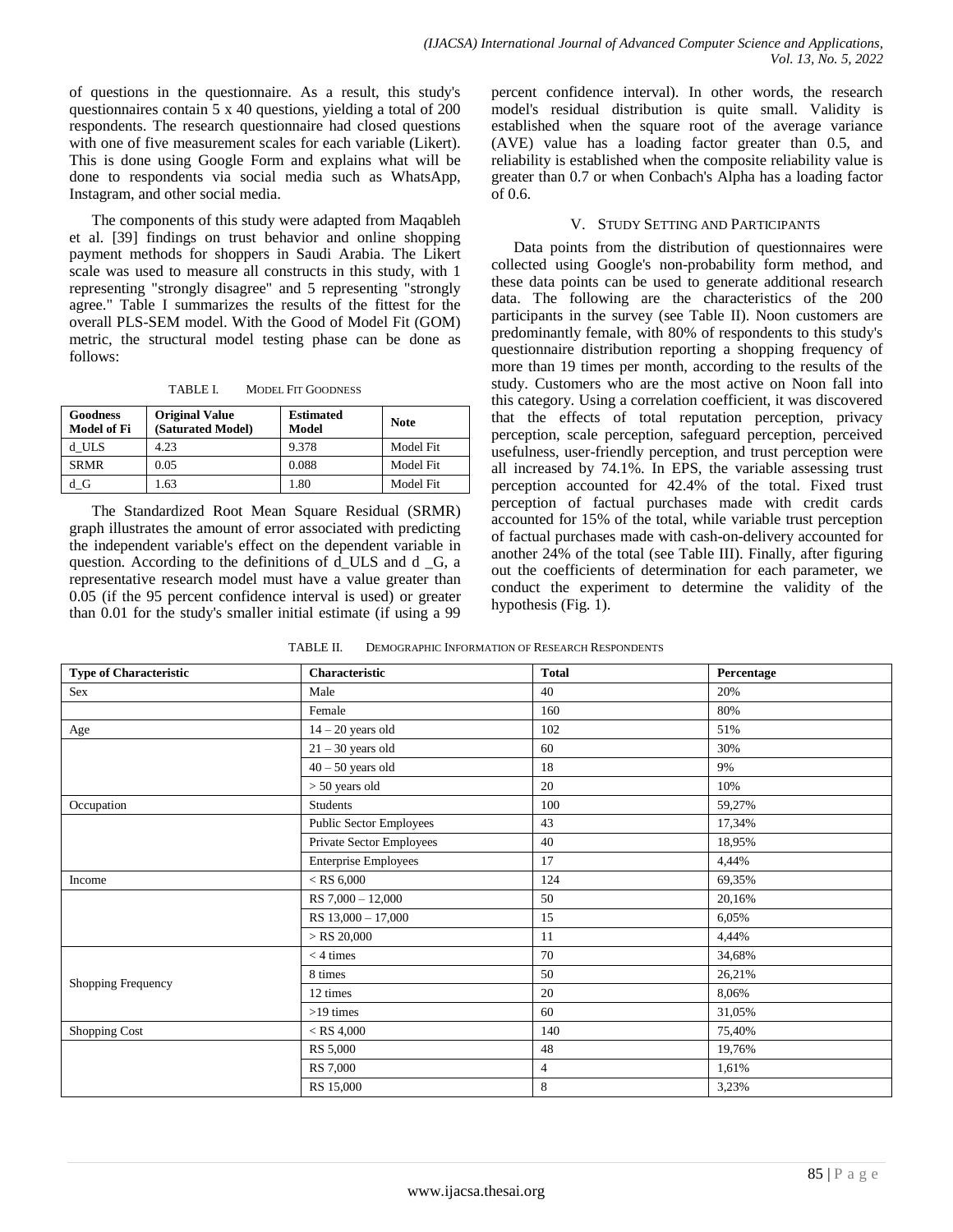TABLE III. COEFFICIENT OF DETERMINATION

| Model                                                                                     | <b>R</b> Square |
|-------------------------------------------------------------------------------------------|-----------------|
| Trust is significantly influenced by people's perceptions of<br>their reputation, privacy | 0.74            |
| Purchase with the intention of utilizing EPS                                              | 0.428           |
| Purchase made with credit card                                                            | 0.015           |
| Actual purchase made with on-delivery payment                                             | 0.024           |

Coefficient of Determination (R-Square)

Fig. 1. Coefficient of Determination (R-square).

### VI. RESULT AND FINDINGS

These findings demonstrate that belief-formers have an impact on online shopping on the Noon application in Saudi Arabia, which is decided by factors such as safety, benefits, and convenience, all of which have a statistically significant impact. According to the authors in [12,33], high-quality ecommerce sites have a greater perception of trust from their customers, and the exceptional measures taken to earn the trust of customers will shape consumer attitudes in a developing country.

In this study, the researchers discovered that clients who shop online through the Noon application are more likely to purchase things from Noon when they pay with an electronic funds transfer (EPS). According to the findings of Tsiakis and Sthephanides [40], credence and safeguard are the most important and vital components for electronic payment systems that are used as a tool in financial operations. Furthermore, according to the authors in [34], security and trust play crucial roles in recruiting and retaining customers. Also demonstrated in this study is that the perceived safety, benefits, and convenience of shopping online at Noon in Saudi Arabia have an impact on trust perception, and that using EPS is the most influential factor in trust perception when it comes to purchasing online. As a result, marketplace service providers such as Noon may be able to develop confidence by emphasizing the safety, benefits, and convenience of online shopping. In the long run, service providers may be able to design payment mechanisms that are compatible with EPS. The likelihood of consumers making purchases online at Noon will increase as their degree of confidence increases, as will the likelihood of consumers using EPS payment options (Fig. 2). The online services provided by Noon in Saudi Arabia will be directly recommended to clients who have expressed satisfaction with the company's trustworthiness, security, and convenience of payment (see Table IV).



Fig. 2. Influential Factor in Consumer Trust Perception Measurement.

| Model                                                                                                     | Original<br><b>Sample</b> | Mean of<br>the ample | <b>Standard</b><br><b>Deviation</b> | <b>T-</b><br><b>Value</b> | <b>P-Value</b> | <b>Note</b>     |
|-----------------------------------------------------------------------------------------------------------|---------------------------|----------------------|-------------------------------------|---------------------------|----------------|-----------------|
| Reputation, privacy, size, security, benefits, website<br>usability, and convenience all influence trust. | 0.155                     | 0.151                | 0.070                               | 2.224                     | 0.021          | significant     |
| A favorable perception of the firm's size increases trust.                                                | 0.013                     | 0.002                | 0.057                               | 0.047                     | 0.951          | Not significant |
| People trust more when they feel safe.                                                                    | 0.411                     | 0.452                | 0.057                               | 7.749                     | 0.000          | significant     |
| Perceived benefits increase trust.                                                                        | 0.112                     | 0.165                | 0.055                               | 2.560                     | 0.015          | significant     |
| Familiarity increases consumer trust in a website.                                                        | 0.030                     | 0.020                | 0.083                               | 0.363                     | 0.711          | Not significant |
| Convenience has a positive effect on trust.                                                               | 0.156                     | 0.182                | 0.081                               | 2.227                     | 0.039          | significant     |
| When EPS is used, perceived trust positively impacts<br>purchase intention.                               | 0.662                     | 0.665                | 0.031                               | 20.645                    | 0.000          | significant     |
| Trust perception affects cash on delivery / credit card<br>purchases                                      | 0.127                     | 0.131                | 0.062                               | 1.986                     | 0.042          | significant     |

TABLE IV. HYPOTHESIS TEST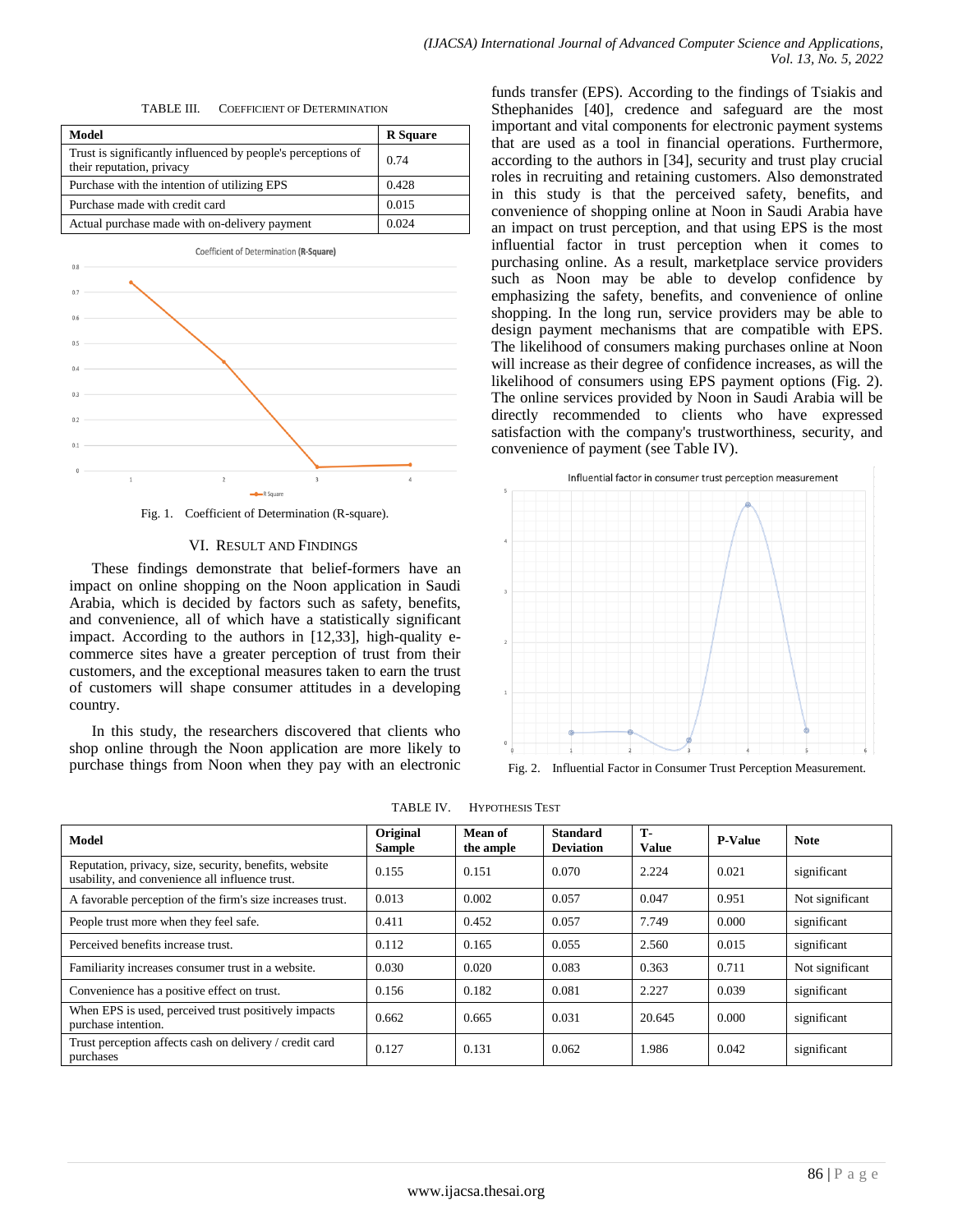#### VII.CONCLUSION

In recent years, digital transformation has accelerated, and COVID-19 has resulted in an increase in overall internet spending. Businesses must take precautions to ensure that their customers have a safe and enjoyable online shopping experience. This paper investigates customers' security perceptions of the most popular e-commerce applications in Saudi Arabia. As part of a cross-sectional research design employing quantitative methodology, surveys were distributed online via Google Form to a total of 200 participants. The main findings were related to confirming the research's eight main hypotheses, which were related to testing whether some factors were important in forming perceived trust by customers. Five factors were discovered to have a positive effect (trust, security, reputation, benefits, and convenience), while the remaining three did not (familiarity, size, and usefulness). Based on our findings, trust is a multidimensional construct comprised of reputation, privacy, size, benefits, security, benefits, familiarity with the web, and ease. As demonstrated by this result, the p-value does not apply to all indicators with a loading of less than 0.04 on the latent variable. This study suggests several actions that practitioners and policymakers can take to improve customer perceptions of payment methods and security in Saudi Arabia.

#### **REFERENCES**

- [1] Reychav, I.; Beeri, R.; Balapour, A.; Raban, D.R.; Sabherwal, R.; Azuri, J. How reliable are self-assessments using mobile technology in healthcare? The effects of technology identity and self-efficacy. Comput. Hum. Behav. 2019, 91, 52–61.
- [2] Taneja, B. The Digital Edge for M-Commerce to Replace E-Commerce. In Emerging Challenges, Solutions, and Best Practices for Digital Enterprise Transformation; IGI Global: Hershey, PA, USA, 2021; pp. 299–318.
- [3] Ortiz, J. The global environment through the SLEPT framework. Int. J. Bus. Glob. 2010, 5, 475–492.
- [4] Chaffey, D.; Edmundson-Bird, D.; Hemphill, T. Digital Business and E-Commerce Management; Pearson: London, UK, 2019.
- [5] Saeed, S.; Bolívar, M.P.R.; Thurasamy, R. Pandemic, Lockdown, and Digital Transformation; Springer: Berlin/Heidelberg, Germany, 2021.
- [6] Niranjanamurthy, M.; Kavyashree, N.; Chahar, S.J.D. Analysis of E-Commerce and M-Commerce: Advantages, Limitations and Security issues. Int. J. Adv. Res. Comput. Commun. Eng. 2013, 2, 2360–2370.
- [7] D'Adamo, I.; González-Sánchez, R.; Medina-Salgado, M.S.; Settembre-Blundo, D. E-Commerce Calls for Cyber-Security and Sustainability: How European Citizens Look for a Trusted Online Environment. Sustainability 2021, 13, 6752.
- [8] Pabian, A.; Pabian, B.; Reformat, B. E-Customer Security as a Social Value in the Sphere of Sustainability. Sustainability 2020, 12, 10590.
- [9] Fathima, K.; Balaji, D.S. Enhancing Security in M-Commerce Transactions Enhancing Security in M-Commerce Transactions. Ann. Rom. Soc. Cell Biol. 2021, 25, 3915–3921.
- [10] Clemons, E.K.; Wilson, J.; Matt, C.; Hess, T.; Ren, F.; Jin, F.; Koh, N.S. Global Differences in Online Shopping Behavior: Understanding Factors Leading to Trust. J. Manag. Inf. Syst. 2016, 33, 1117–1148.
- [11] Mohammed, Z.A.; Tejay, G.P. Examining privacy concerns and ecommerce adoption in developing countries: The impact of culture in shaping individuals' perceptions toward technology. Comput. Secur. 2017, 67, 254–265.
- [12] Lee, D.; LaRose, R.; Rifon, N. Keeping our network safe: A model of online protection behavior. Behav. Inf. Technol. 2008, 27, 445–454.
- [13] Alotaibi, A.R.; Faleel, J. Investigating the preferred methods of payment for online shopping by Saudi Customers. PalArch's J. Archaeol. Egypt Egyptol. 2021, 18, 1041–1051.
- [14] Hidayat, A.; Wijaya, T.; Ishak, A.; Catyanadika, P.E. Consumer Trust as the Antecedent of Online Consumer Purchase Decision Information 2021, 12, 145.
- [15] Saprikis, V.; Avlogiaris, G. Factors That Determine the Adoption Intention of Direct Mobile Purchases through Social Media Apps. Information 2021, 12, 449.
- [16] Taherdoost, H.; Madanchian, M. Empirical Modeling of Customer Satisfaction for E-Services in Cross-Border E-Commerce Electronics 2021, 10, 1547.
- [17] Harris, M.A.; Brookshire, R.; Chin, A.G. Identifying factors influencing consumers' intent to install mobile applications. Int. J. Inf. Manag. 2016, 36, 441–450.
- [18] Ghayoumi, M. Review of Security and Privacy Issues in e-Commerce. In Proceedings of the International Conference one- Learning, e-Business, Enterprise Information Systems, and e-Government, Las Vegas, NV, USA, 25–28 July 2016; p. 156.
- [19] Mahmoud, M.A.; Khrais, L.; AlOlayan, R.M.; Alkaabi, A.M.; Suwaidi, S.Q.A.; Alghamdi, B.A.; Aljuwaie, H.F. Consumers Trust, Privacy and Security Issues on Mobile Commerce Websites. Mod. Appl. Sci. 2019, 13, p21.
- [20] Kumar, U.; Gope, A.K.; Singh, S. Emerging Challenges and Opportunities of Mobile Commerce in India: A Study on Societal Perspective. Comput. Trendz J. Emerg. Trends Inf. Technol. 2016, 6.
- [21] Venkatesh, V.; Hoehle, H.; Aloysius, J.A.; Nikkhah, H.R. Being at the cutting edge of online shopping: Role of recommendations and discounts on privacy perceptions. Comput. Hum. Behav. 2021, 121, 106785.
- [22] Gurung, A.; Raja, M.K. Online privacy and security concerns of consumers. Inf. Comput. Secur. 2016, 24, 348–371.
- [23] Ali, B.J. Impact of COVID-19 on consumer buying behavior toward online shopping in Iraq. Econ. Stud. J. 2020, 18, 267–280.
- [24] Vărzaru, A.A.; Bocean, C.G.; Rotea, C.C.; Budică-Iacob, A.-F. Assessing Antecedents of Behavioral Intention to Use Mobile Technologies in E-Commerce. Electronics 2021, 10, 2231.
- [25] Hussien, F.T.A.; Rahma, A.M.S.; Wahab, H.B.A. Design and implement a new secure prototype structure of e-commerce system Int. J. Electr. Comput. Eng. 2022, 12, 560–571.
- [26] Chen, C.-M.; Cai, Z.-X.; Wen, D.-W. Designing and Evaluating an Automatic Forensic Model for Fast Response of Cross-Border E-Commerce Security Incidents. J. Glob. Inf. Manag. 2022, 30, 1–19. [CrossRef].
- [27] Miao, J.J.; Tran, Q.D. Study on e-commerce adoption in SMEs under the institutional perspective: The case of Saudi Arabia. Int. J. E-Adopt. (IJEA) 2018, 10, 53–72.
- [28] Nachar, M. Factors that Predict the Adoption of Online Shopping in Saudi Arabia. Ph.D. Thesis, Walden University, Columbia, MD, USA, 16 April 2019.
- [29] Al-Ayed, S. The impact of e-commerce drivers on e-customer loyalty: Evidence from KSA. Int. J. Data Netw. Sci. 2022, 6, 73–80.
- [30] Saeed, S. Digital Business adoption and customer segmentation: An exploratory study of the expatriate community in Saudi Arabia. ICIC Express Letter. 2019, 13, 133–139.
- [31] Alotaibi, R.S. Understanding customer loyalty of M-commerce applications in Saudi Arabia. Int. Trans. J. Eng. Manag. Appl. Sci. Technol. 2021, 12, 1–12.
- [32] Razi, M.J.M.; Sarabdeen, M.; Tamrin, M.I.M.; Kijas, A.C.M. Influencing Factors of Social Commerce Behavior in Saudi Arabia. In Proceedings of the 2019 International Conference on Computer and Information Sciences (ICCIS), Sakaka, Saudi Arabia, 3–4 April 2019; pp. 1–4.
- [33] Kim, C., Tao, W., Shin, N. and Kim, K.S. An Empirical Study of Customers' Perceptions of Security and Trust in E-Payment Systems. Electronic Commerce Research and Applications, 9, 84-95. use mobile payment. Computers in Human Behavior, 26, pp.310–32, 2010.
- [34] Nuri, H. A Study of Role of the Factors Influencing the Acceptance of E-Banking. No. 3, 521-525, 2014.